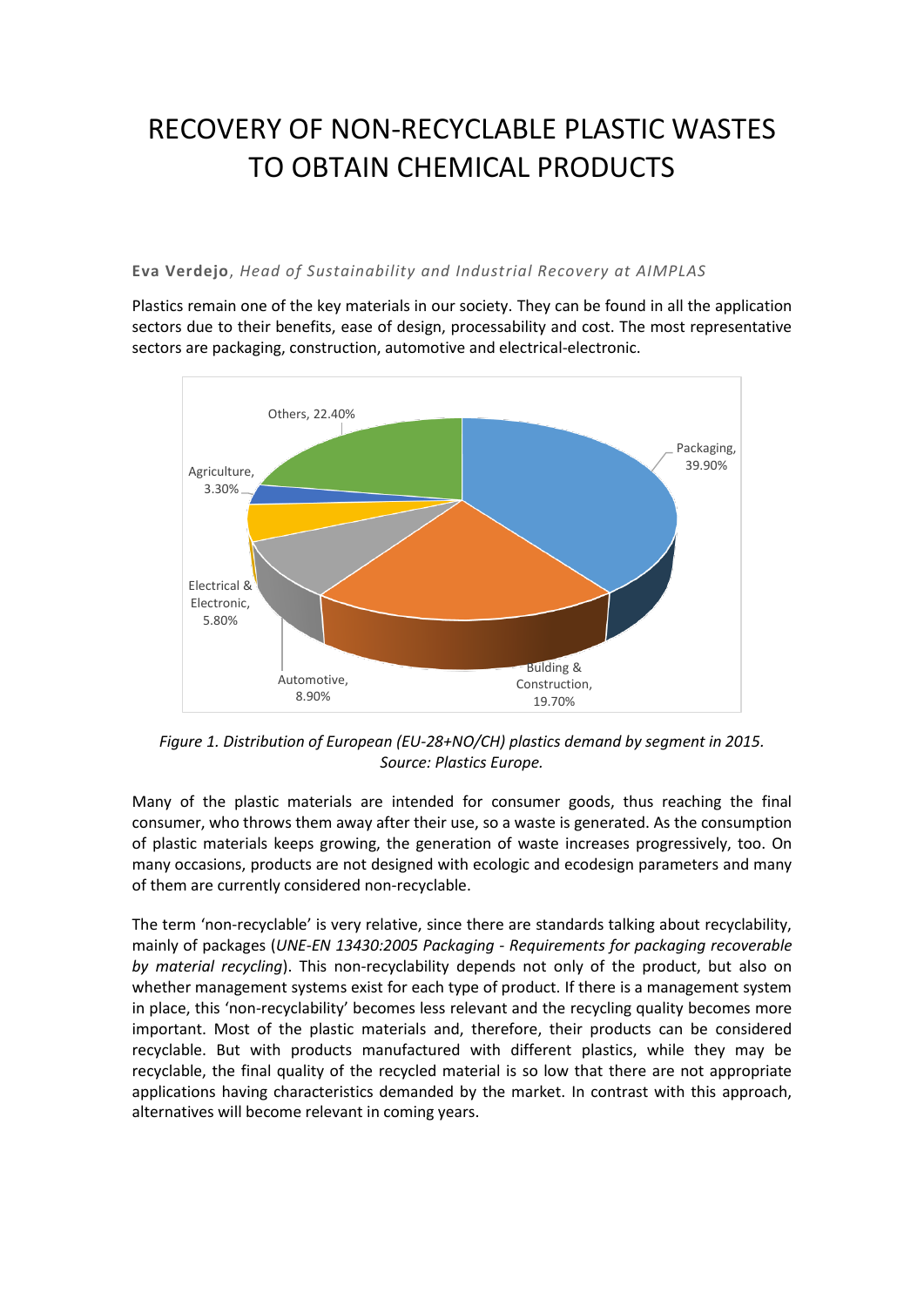Besides this technical aspect, there is an economic factor: the low cost of landfilling in many countries that, among other considerations, make 30.8 % of post-consumer plastic waste end up in landfills in Europe.



*Figure 2. Plastics waste treatment in EU28+2, 2014. Source: Plastics Europe.*

These figures are very large and represent a loss of resources and a linear economy, in contrast to a circular economy, where wastes are resources to be used in the same or different cycle than the one they come from but always with the highest hierarchical value.



*Figure 3. Waste hierarchy. Source: CICLOPLAST- AIMPLAS*

Among these wastes ending in landfills, we find mixed wastes, which have not been separated or re-used and come from two key sectors: the automotive and electric-electronic. There are also other residues from the recycling plants themselves that initially came from waste from the packaging sector and the recycler has not found a material with the sufficient quality to have a market.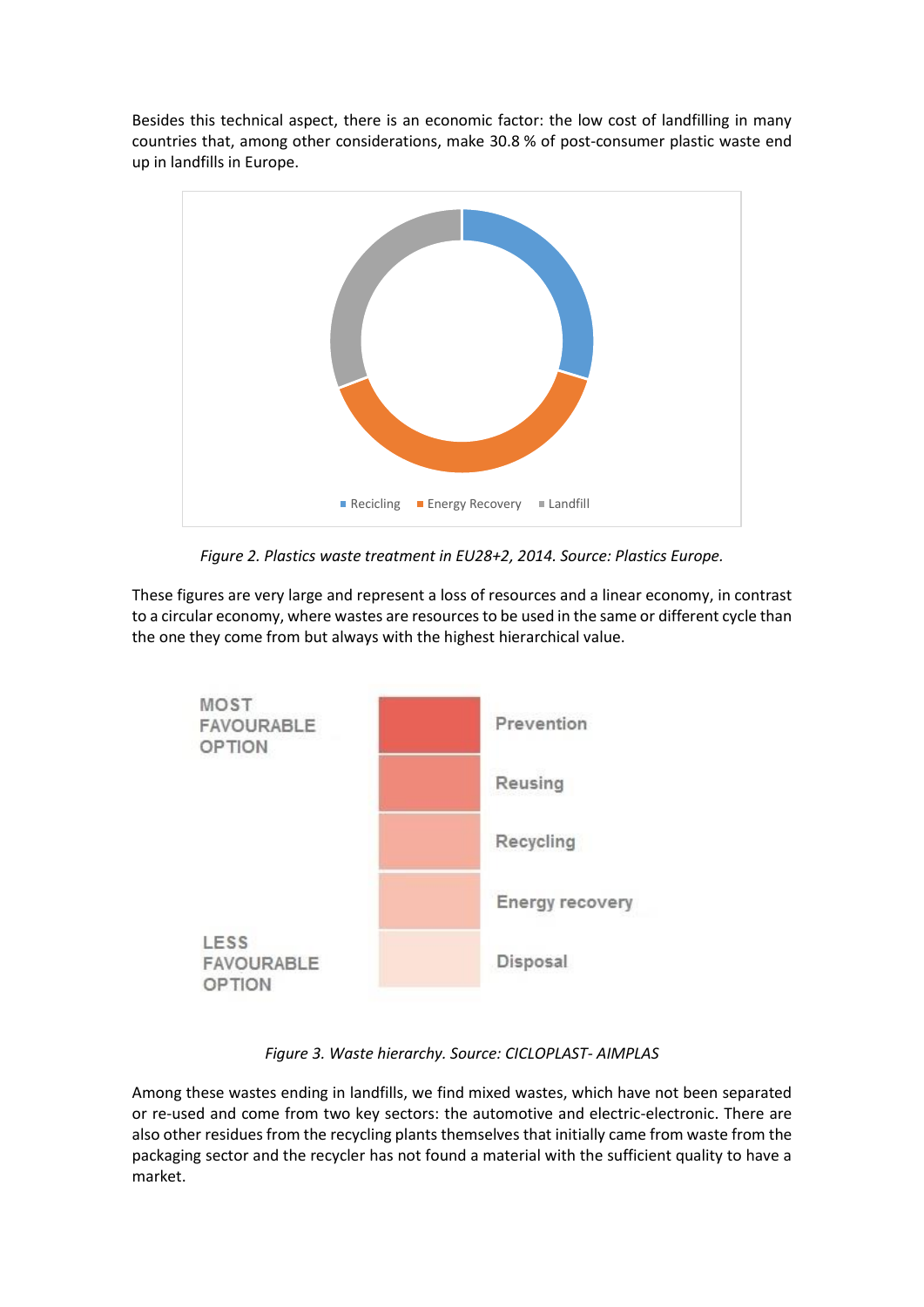We should avoid putting these wastes in landfills. For that reason, it is important to work on eco-design solutions, mechanical recycling improvements and their applications and valorization solutions, as a complement to traditional mechanical recycling.

Within the framework of this last aspect, the project LIFE ECO-METHYLAL (LIFE15 ENV/ES/000208) "High quality methylal from non-recyclable plastic waste by an improved Catalytic Hydro-Gasification Plasma (CHGP) process" is presented. This project, coordinated by AIMPLAS, the Plastics Technology Centre, has as partners the following companies: 1) ACTECO, Productos y Servicios S.L.; 2) AIRESA, Agencia de Intermediación de Residuos y Soluciones Ambientales S.L.U.; 3) Blue Plasma Power S.L. (BPP); and 4) MI-PLAST. This project, with a Spanish-Croatian consortium, will demonstrate that these wastes, initially non-recyclable, can be recycled chemically to obtain a product such as methylal, which can be used in the chemical industry. The process through which the valorization is performed is Catalytic Hydro-Gasification Plasma (CHGP) and will represent a reduction of environmental impacts associated with landfill waste disposal and fossil-based chemical products.



*Figure 4. Logo of the project LIFE-ECOMETHYLAL (LIFE15 ENV/ES/000208). [WWW.LIFE-ECOMETHYLAL.EU](http://www.life-ecomethylal.eu/) [info@life-ecomethylal.eu](mailto:info@life-ecomethylal.eu)*

In this project, there is a transferable and replicable solution for Europe that is technically, environmentally and economically viable.